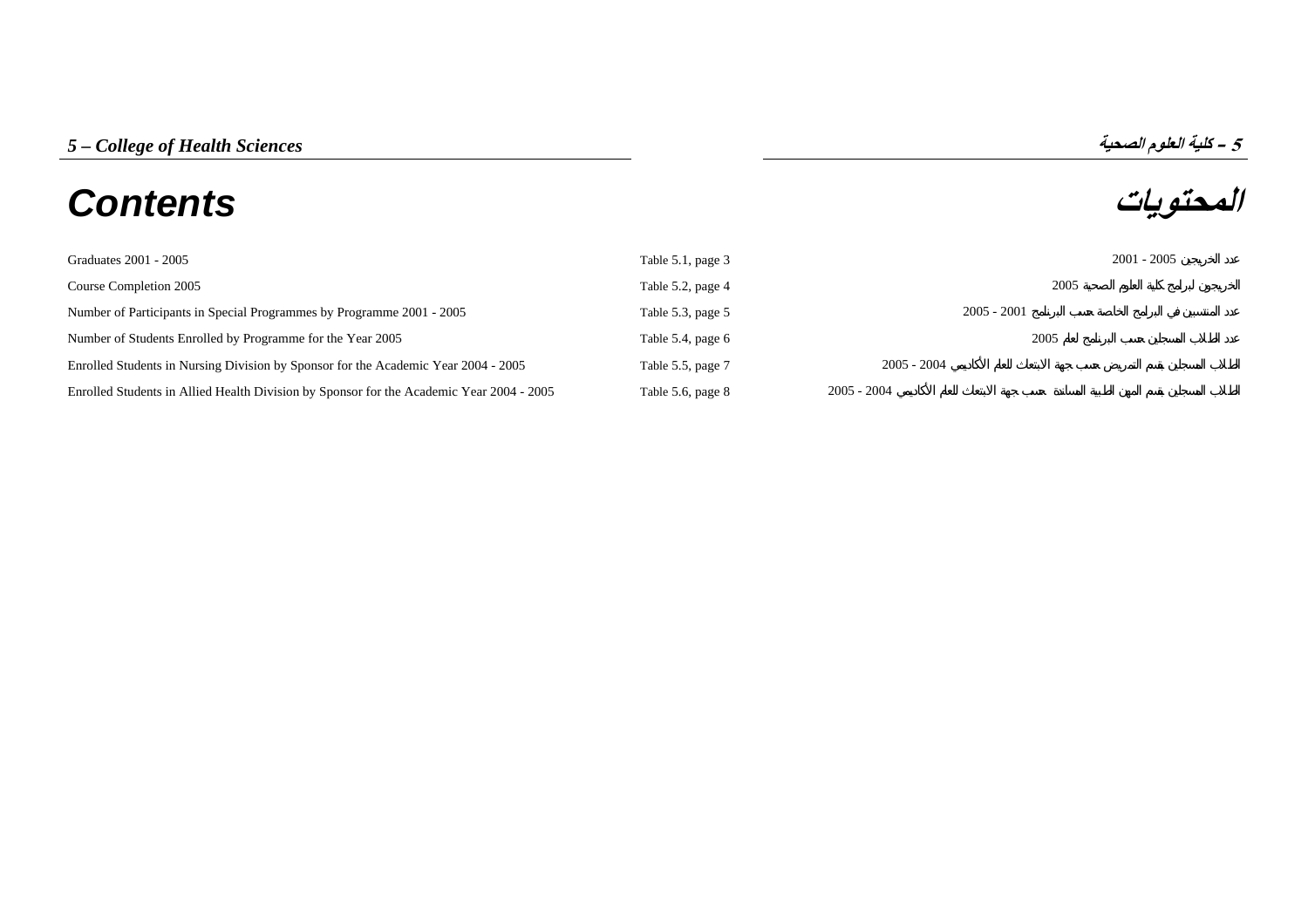## **Table 5.1 2005 - 2001 Graduates 2001 - 2005**

<span id="page-1-0"></span>

| Programme                                         | 2005 | 2004 | 2003 | 2002           | 2001 |  |
|---------------------------------------------------|------|------|------|----------------|------|--|
| <b>B.Sc. Nursing (Completion)</b>                 | 25   | 20   | 12   | 21             | 15   |  |
| Post Basic Diploma:                               |      |      |      |                |      |  |
| <b>Psychiatric Nursing</b>                        | 4    | 5    |      | --             | 5    |  |
| Nurse Midwifery                                   | 14   | 9    | 10   | 9              | 6    |  |
| <b>Community Health Nursing</b>                   | 11   | 9    |      | 6              | 6    |  |
| <b>Cardiac Care Nursing</b>                       | 10   | 6    |      | --             | 8    |  |
| <b>Emergency Nursing</b>                          | 6    |      |      | 7              |      |  |
| Associate Degree in:                              |      |      |      |                |      |  |
| <b>General Nursing</b>                            | 78   | 88   | 80   | 69             | 119  |  |
| Laboratory                                        | 10   | 11   |      | --             | 8    |  |
| Pharmacy                                          | 11   |      |      | $\overline{7}$ |      |  |
| Medical Equipment Repair & Maintenance            |      |      |      | 3              |      |  |
| Dental Hygiene                                    |      |      |      |                |      |  |
| Vocational Medical Equipment Repair & Maintenance |      |      |      |                | 2    |  |
| <b>Sterilization Technique</b>                    |      |      |      |                | 9    |  |
| <b>School Lab Preparation</b>                     | --   |      | 10   | --             |      |  |
| <b>Total</b>                                      | 176  | 149  | 126  | 129            | 178  |  |

*Note: ( -- ) these Programmes / Specialities were temporarily* / ( -- ) :

 *deactivated as there were no demand on them.* .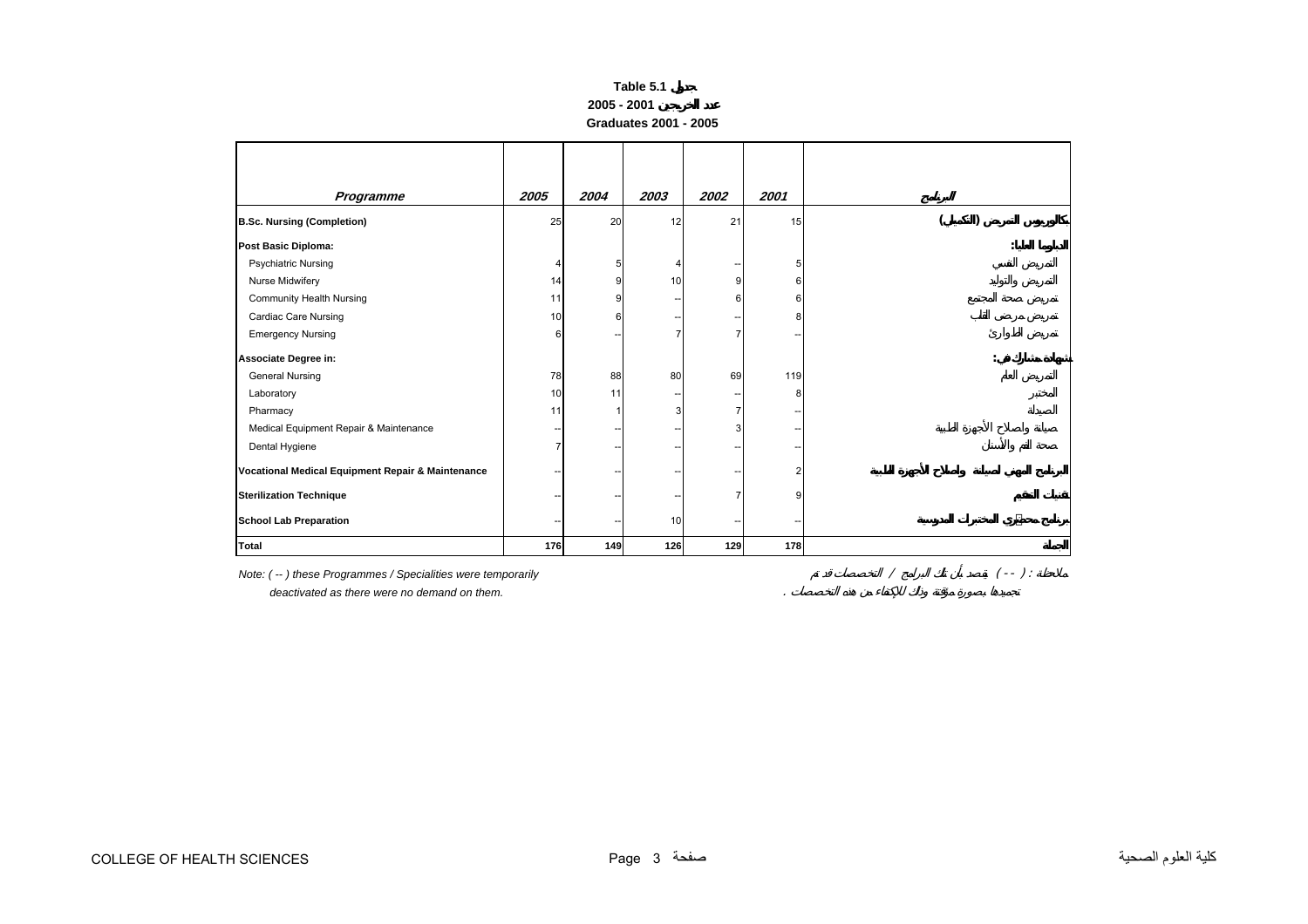**Course Completion 2005** 

<span id="page-2-0"></span>

|                                   |                  |                        | <b>Current Cohort</b> |            |                       |    |        |                   |   |  |
|-----------------------------------|------------------|------------------------|-----------------------|------------|-----------------------|----|--------|-------------------|---|--|
|                                   |                  |                        |                       |            |                       |    |        |                   |   |  |
|                                   |                  |                        |                       |            |                       |    |        |                   |   |  |
|                                   |                  | $\overline{2}$         |                       |            |                       |    |        | -1                |   |  |
|                                   | Total            | <b>Additional</b>      |                       | %          | Continuing            |    |        | <b>Start</b>      |   |  |
| Programme                         | <b>Graduates</b> | Graduates <sup>2</sup> | Graduates             | Graduating | with Course Drop Outs |    | Intake | Year <sup>1</sup> |   |  |
| <b>B.Sc. Nursing (Completion)</b> | 25               | 3                      | 22                    | 113.6      |                       |    | 22     | 2003              |   |  |
| Post Basic Diploma:               |                  |                        |                       |            |                       |    |        |                   |   |  |
| <b>Psychiatric Nursing</b>        |                  |                        |                       | 80.0       |                       |    | 5      | 2004              |   |  |
| Nurse Midwifery                   | 14               |                        | 14                    | 93.3       |                       |    | 15     | 2004              |   |  |
| Community Health Nursing          | 11               |                        | 11                    | 84.6       |                       |    | 13     | 2004              |   |  |
| Cardiac Care Nursing              | 10               |                        | 10                    | 100.0      |                       |    | 10     | 2004              |   |  |
| <b>Emergency Nursing</b>          | 6                |                        |                       | 100.0      |                       |    | 6      | 2004              |   |  |
| Associate Degree in:              |                  |                        |                       |            |                       |    |        |                   | ٠ |  |
| <b>General Nursing</b>            | 78               | 35                     | 43                    | 80.4       | 29                    | 25 | 97     | 2002              |   |  |
| Laboratory                        | 10               |                        | 10                    | 90.9       |                       |    | 11     | 2002              |   |  |
| Pharmacy                          | 11               |                        | 10                    | 100.0      |                       |    | 11     | 2002              |   |  |
| Dental Hygiene                    |                  |                        |                       | 77.8       |                       |    | 9      | 2002              |   |  |
| Total                             | 176              | 39                     | 137                   |            | 31                    | 32 | 199    |                   |   |  |
| Average                           |                  |                        |                       | 88         |                       |    |        |                   |   |  |

<sup>1</sup> Starting year of the courses from which students are expected to graduate in 2005  *according to the programme duration.* . *2005*

<sup>2</sup> These were students who graduated this year but were part of the intake of a previous  *cohort. For whatever reason they failed to graduate with their intake cohort, continued* .  *with the course and graduated successfully this year.*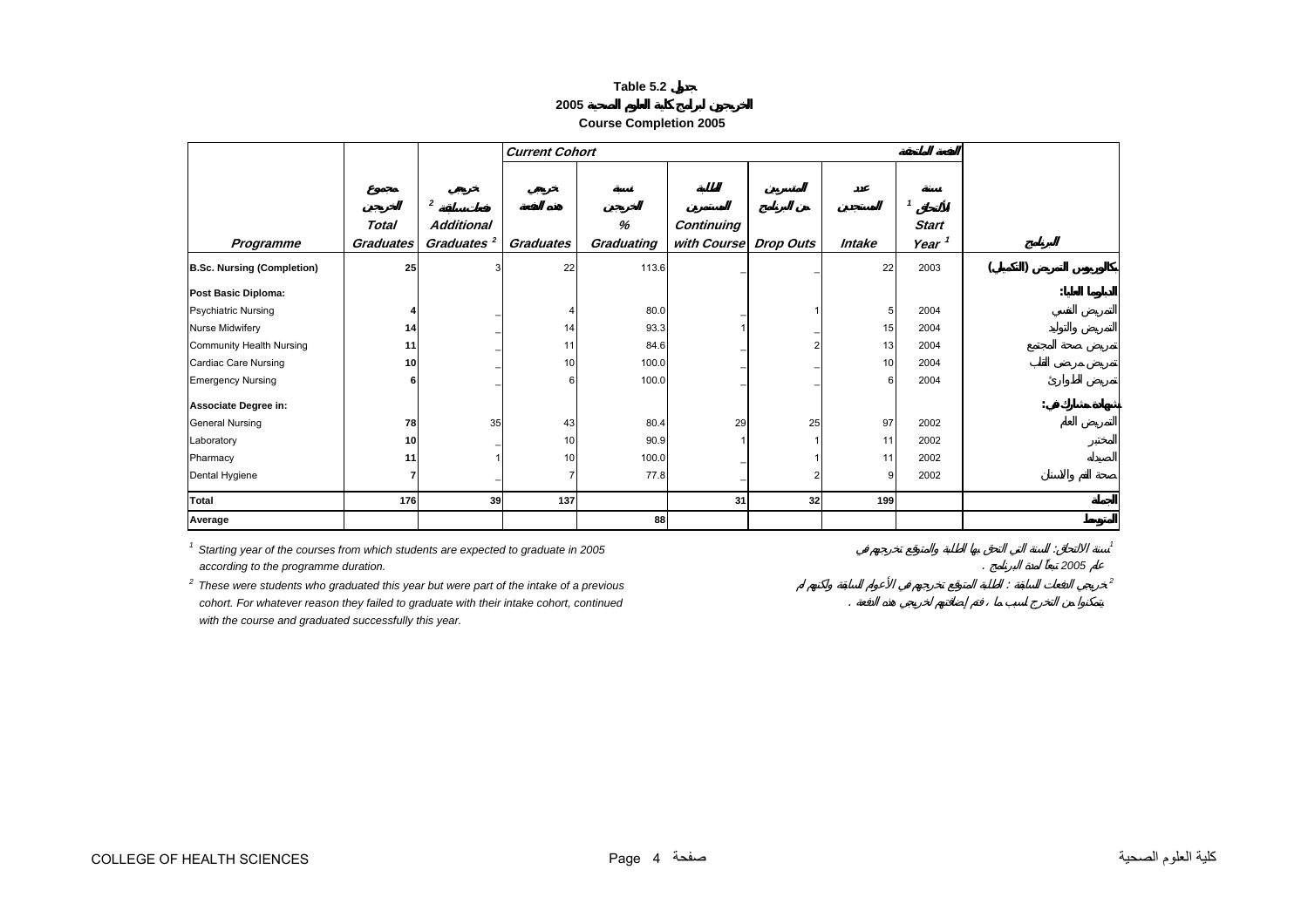| 2005 - 2001 |                                                                     |
|-------------|---------------------------------------------------------------------|
|             | Number of Participants in Special Programmes by Programme 2001-2005 |

<span id="page-3-0"></span>

| Programme                                      | 2005 | 2004      | 2003      | 2002      | 2001      |
|------------------------------------------------|------|-----------|-----------|-----------|-----------|
| <b>Short Courses</b>                           |      |           |           |           |           |
| English language                               | 125  | 194       | 61        | 96        | 88        |
| <b>Physical Assessment</b>                     |      |           | 2         | 2         | Δ         |
| <b>First Aid</b>                               |      | 74        | 203       | 80        |           |
| Hospital Aid Training Program                  | 30   | 31        |           |           |           |
| SPSS 11.0 for Windows                          | 22   | 42        |           |           |           |
| Forinsic Medecine                              |      | 8         |           |           |           |
| <b>Refrsher Course</b>                         | 8    |           |           |           |           |
| <b>Diabetic Education for Nurses</b>           | 48   |           |           |           |           |
| Development of Diabetic Team                   |      |           |           |           | 9         |
| Maintenance & Repair of Medical Equipment      |      |           |           |           | 2         |
| Eye Screening Programme for Children           | 26   | <b>NA</b> | <b>NA</b> | <b>NA</b> | <b>NA</b> |
| <b>Customised Subjects</b>                     |      |           | 44        |           | 5         |
| International Training Organization (I.T.O.) * |      |           |           |           |           |
| Basic Life Support (BLS)                       | 368  | 293       | 308       | 195       |           |
| Advanced Cardiac Life Support (ACLS)           | 100  | 116       | 146       | 66        |           |
| <b>BLS</b> Instructor                          | 5    |           | 12        | 15        |           |
| <b>ACLS Instructor</b>                         |      |           | 8         |           |           |
| W.H.O. Fellowships                             |      |           |           |           |           |
| Special Programmers for W.H.O. Fellows         | 3    | Δ         | 12        | 6         | 4         |
| <b>Total</b>                                   | 737  | 767       | 796       | 465       | 112       |

*\* International Training Organization (I.T.O.) offered since 2001 2002 \* at CHS, while for the previous years, it was locally provided.* . ًمحليا تقدم السابقة السنوات في آانت بينما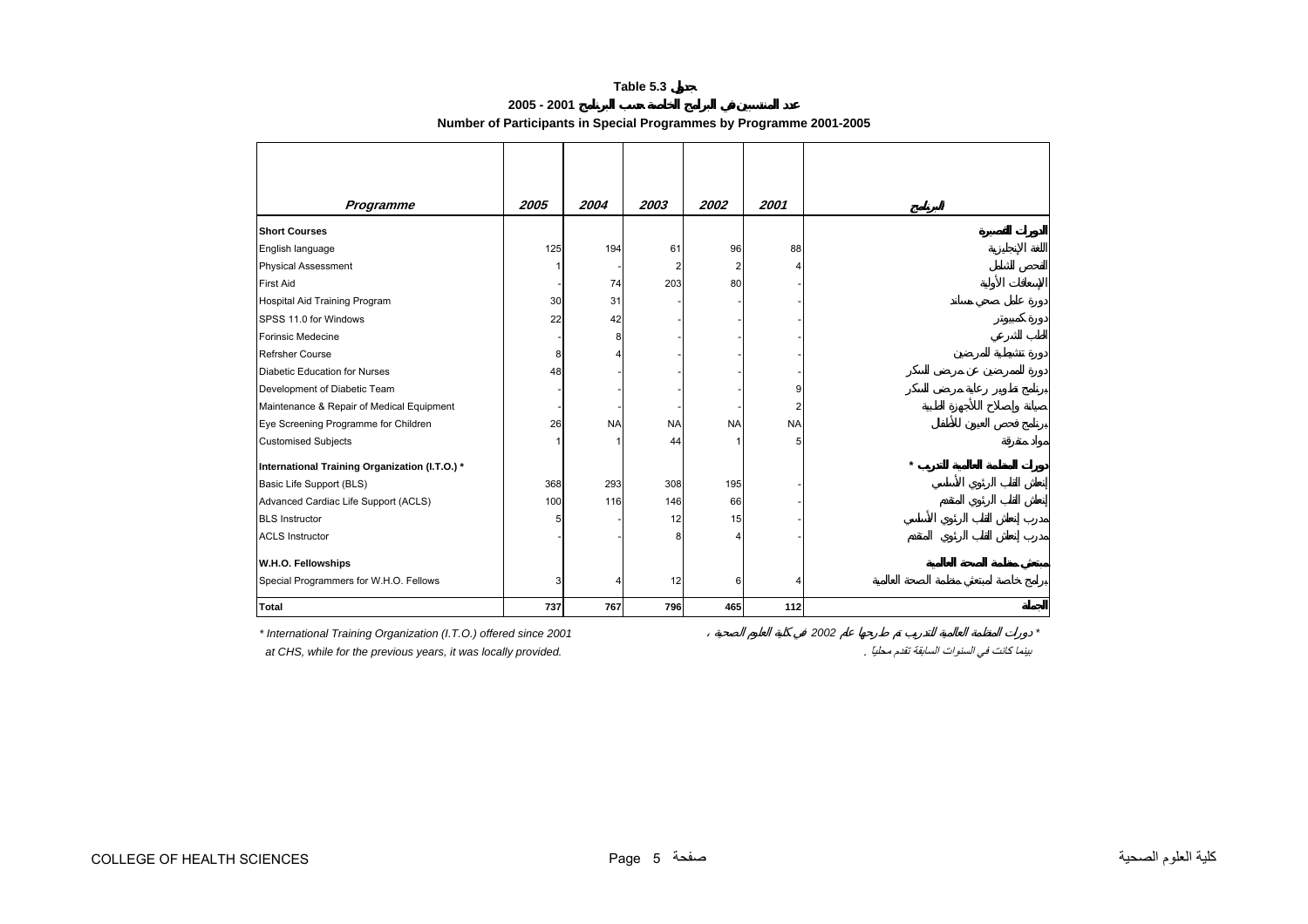**2005** 

| Number of Students Enrolled by Programme for the Year 2005 |  |  |
|------------------------------------------------------------|--|--|
|                                                            |  |  |

<span id="page-4-0"></span>

|                                       | الجملة<br><b>Total</b> |                 |          |    |                            |     | Course          |  |
|---------------------------------------|------------------------|-----------------|----------|----|----------------------------|-----|-----------------|--|
|                                       |                        | On Job          |          |    |                            |     | <b>Duration</b> |  |
| Programme                             |                        | <b>Training</b> | 4th year |    | 3rd year 2nd year 1st year |     | (years)         |  |
|                                       |                        |                 |          |    |                            |     |                 |  |
| <b>B.Sc. Nursing (Completion)</b>     | 53                     |                 |          |    | 27                         | 26  |                 |  |
| <b>Generic B.Sc. Nursing</b>          | 231                    |                 |          | 47 | 73                         | 111 |                 |  |
| Post Basic Diploma:                   |                        |                 |          |    |                            |     |                 |  |
| <b>Psychiatric Nursing</b>            |                        |                 |          |    |                            |     |                 |  |
| Nurse Midwifery                       | 9                      |                 |          |    |                            | 9   |                 |  |
| Community Health Nursing              | 14                     |                 |          |    |                            | 14  |                 |  |
| <b>Emergency Nursing</b>              | 8                      |                 |          |    |                            | 8   |                 |  |
| Cardiac Care Nursing                  | 6                      |                 |          |    |                            |     |                 |  |
| Associate Degree in:                  |                        |                 |          |    |                            |     |                 |  |
| <b>General Nursing</b>                | 31                     | 29              |          | 2  |                            |     |                 |  |
| Laboratory                            | 42                     | 13              |          |    | 14                         | 15  | 2.5             |  |
| Pharmacy                              | 32                     | 9               |          |    | 11                         | 12  | 2.5             |  |
| Public Health                         | 24                     | 6               |          |    | 6                          | 12  | 2.5             |  |
| Dental Hygiene                        | 11                     |                 |          |    | 11                         |     | 2.5             |  |
| Special Program in Medical Laboratory | 3                      |                 |          |    | $\overline{2}$             |     |                 |  |
| <b>Total</b>                          | 471                    | 57              |          | 49 | 144                        | 221 |                 |  |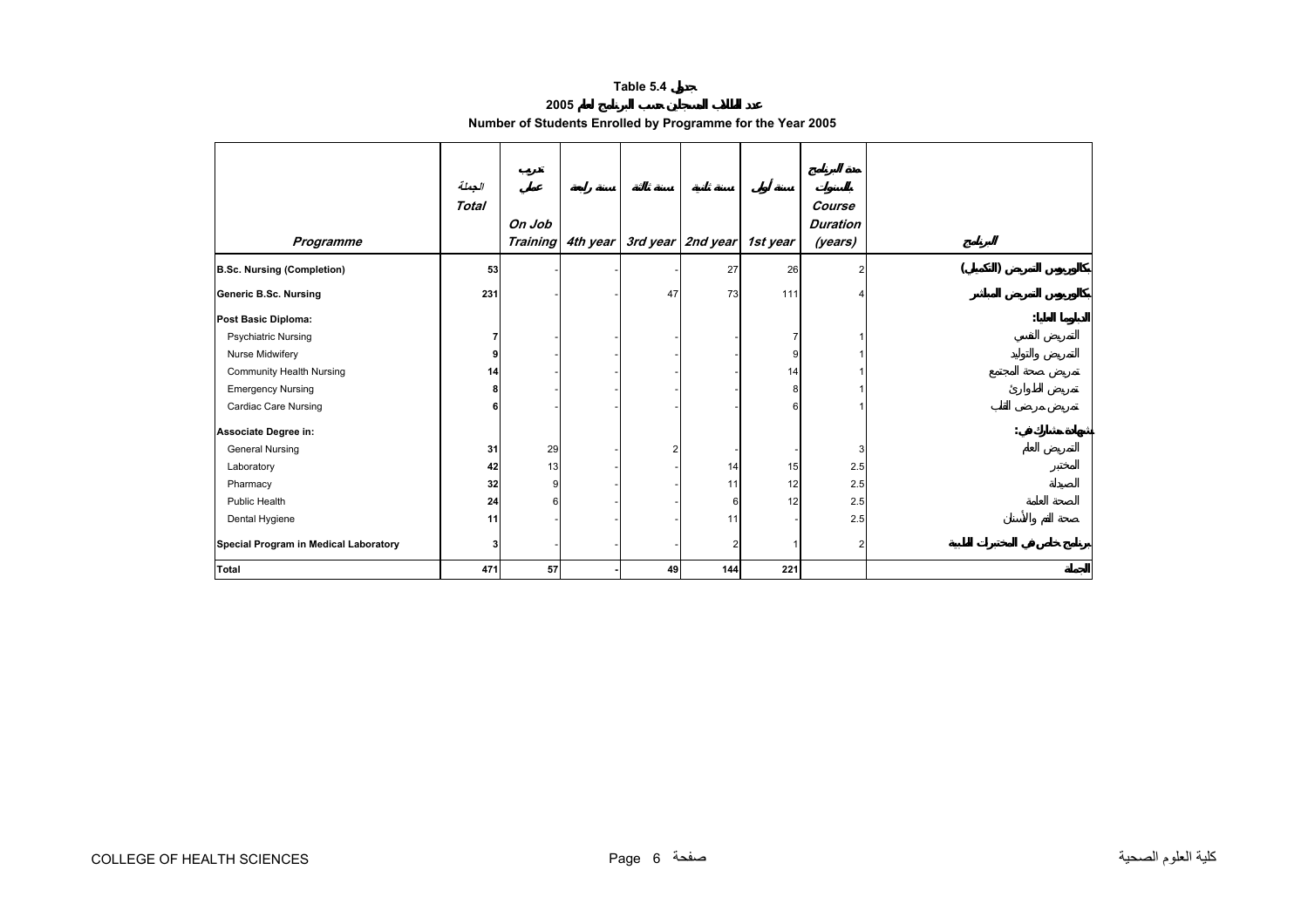### **2005 - 2004 Enrolled Students in Nursing Division by Sponsor for the Academic Year 2004 - 2005**

<span id="page-5-0"></span>

|                                 | <b>Total</b>   |        |             | <b>Sponsors</b>  |         |                    |                 |                    |                      |
|---------------------------------|----------------|--------|-------------|------------------|---------|--------------------|-----------------|--------------------|----------------------|
|                                 |                |        |             |                  |         |                    |                 |                    |                      |
|                                 |                |        |             |                  |         |                    |                 |                    |                      |
|                                 |                |        |             |                  |         |                    |                 |                    |                      |
|                                 | <b>Total</b>   |        |             | Gulf             |         | <b>Ministry of</b> | <b>Military</b> | <b>Ministry of</b> |                      |
| Programme                       |                | Female | <b>Male</b> | <b>Countries</b> | Private | <b>Education</b>   | Hospital        | Health             |                      |
| <b>General Nursing:</b>         |                |        |             |                  |         |                    |                 |                    | $\ddot{\cdot}$       |
| First year                      |                |        |             |                  |         |                    |                 |                    |                      |
| Second year                     |                |        |             |                  |         |                    |                 |                    |                      |
| Third year                      | $\mathbf{2}$   |        | 2           |                  |         |                    |                 |                    |                      |
| On job training                 | 29             | 23     | 6           |                  |         |                    |                 | 24                 |                      |
| <b>Total</b>                    | 31             | 23     | 8           |                  |         |                    | 5               | 25                 |                      |
| <b>Generic Bsc. Nursing</b>     |                |        |             |                  |         |                    |                 |                    |                      |
| First year                      | 111            | 92     | 19          | 2                |         | 15                 | 29              | 65                 |                      |
| Second year                     | ${\bf 73}$     | 67     | 6           | 2                |         | 5                  | 21              | 45                 |                      |
| Third year                      | 47             | 39     | 8           |                  |         |                    | 18              | 29                 |                      |
| Fourth year                     |                |        |             |                  |         |                    |                 |                    |                      |
| <b>Total</b>                    | 231            | 198    | 33          |                  |         | 20                 | 68              | 139                |                      |
| <b>BSc. Nursing</b>             |                |        |             |                  |         |                    |                 |                    |                      |
| First year                      | 26             | 23     | 3           |                  |         |                    | 3               | 19                 |                      |
| Second year                     | ${\bf 27}$     | 24     | 3           | 5                |         |                    | 3               | 18                 |                      |
| Total                           | 53             | 47     | 6           | 9                |         |                    | 6               | 37                 |                      |
| <b>Post Basic:</b>              |                |        |             |                  |         |                    |                 |                    | $\ddot{\phantom{a}}$ |
| Nurse Midwifery                 | 9              | 9      |             |                  |         |                    |                 | 7                  |                      |
| <b>Psychiatric Nursing</b>      | $\overline{7}$ | 1      | 6           |                  |         |                    |                 | 7                  |                      |
| <b>Community Health Nursing</b> | 14             | 14     |             |                  |         |                    |                 | 13                 |                      |
| <b>Emergency Nursing</b>        | 8              | 6      |             |                  |         |                    |                 | 8                  |                      |
| Cardiac Care Nursing            | 6              | 6      |             |                  |         |                    |                 | 6                  |                      |
| Total                           | 44             | 36     | 8           |                  |         |                    | $\overline{2}$  | 41                 |                      |
| <b>Grand Total</b>              | 359            | 304    | 55          | 13               | 3       | 20                 | 81              | 242                |                      |